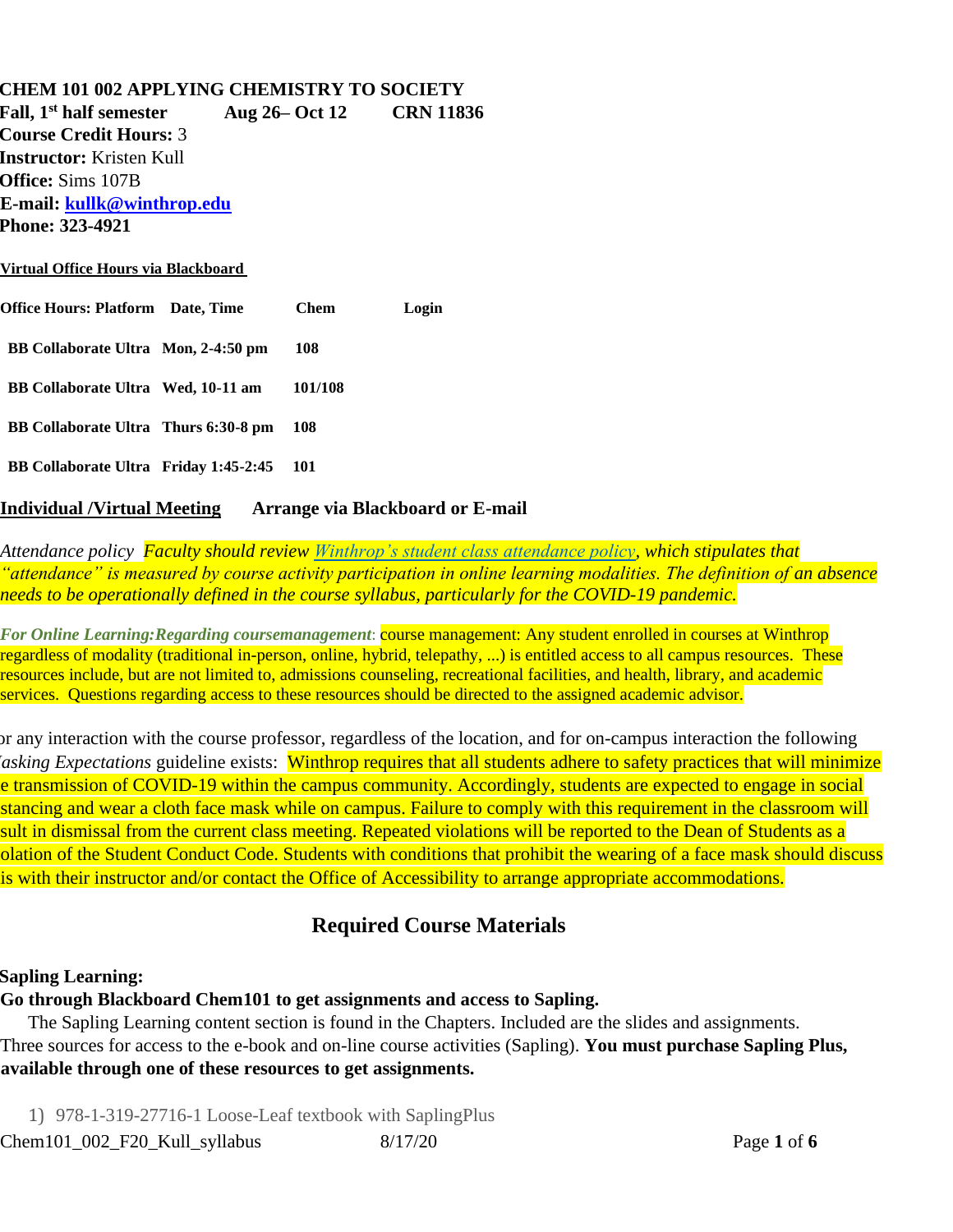- 2) 978-1-319-27701-7 Cloth textbook with SaplingPlus
- 3) 978-1-319-25836-8 SaplingPlus (includes eBook)

The assignments are listed in Blackboard and link directly to the external site. Click on any Sapling assignment link to launch the assignment. Select your access option and continue to your assignment page. You are now enrolled in the course and can access future assignments through the links on your instructor's course page.

#### **Textbook:**



**MATTHEW E. JOHLL** 

INVESTIGATING CHEMISTRY: Introductory Chemistry From A Forensic Science Perspective *FOURTH EDITION*

**Accessing course material for Investigating Chemistry, Johll, 4ed., Sapling course STUDENT INSTRUCTIONS**

*If applicable,* to access your ebook click on the image of the cover on the right sidebar of your course site. Create an account or log in with an existing Macmillan Learning eBook account.

### **Need Help?**

Answers to many common questions are found in our Student Support Community. If you need direct assistance you can also contact technical support:

<https://macmillan.force.com/macmillanlearning/s/>

The following link includes more detailed instructions on how to register for your course:

[https://macmillan.force.com/macmillanlearning/s/article/Students-](https://macmillan.force.com/macmillanlearning/s/article/Students-Register-for-Sapling-Learning-courses-via-your-school-s-LMS)[Register-for-Sapling-Learning-courses-via-your-school-s-LMS](https://macmillan.force.com/macmillanlearning/s/article/Students-Register-for-Sapling-Learning-courses-via-your-school-s-LMS)

#### rse Goals:

- Establish an understanding of basic chemistry principles
- Relate how these principles apply to the world around us
- Develop problem-solving and critical thinking skills

*Attendance policy* Faculty should review [Winthrop's student class attendance policy,](https://apps.winthrop.edu/policyrepository/Policy/FullPolicy?PID=399) which stipulates that "attendance" is measured by course activity participation in online learning modalities. The definition of an absence needs to be operationally defined in the course syllabus, particularly for the COVID-19 pandemic.

*Global learning Initiative***:** As a knowledgeable member of society, this course should help ensure good decisions are made in reference to materials safe use in the home and community. Dangerous situations potentially averted.

#### **University Level Competencies**:

- Competency 1: Winthrop graduates think critically and solve problems.
- Competency 2: Winthrop graduates are personally and socially responsible.
- Competency 3: Winthrop graduates understand the interconnected nature of the world and the time in which they live.
- Competency 4: Winthrop graduates communicate effectively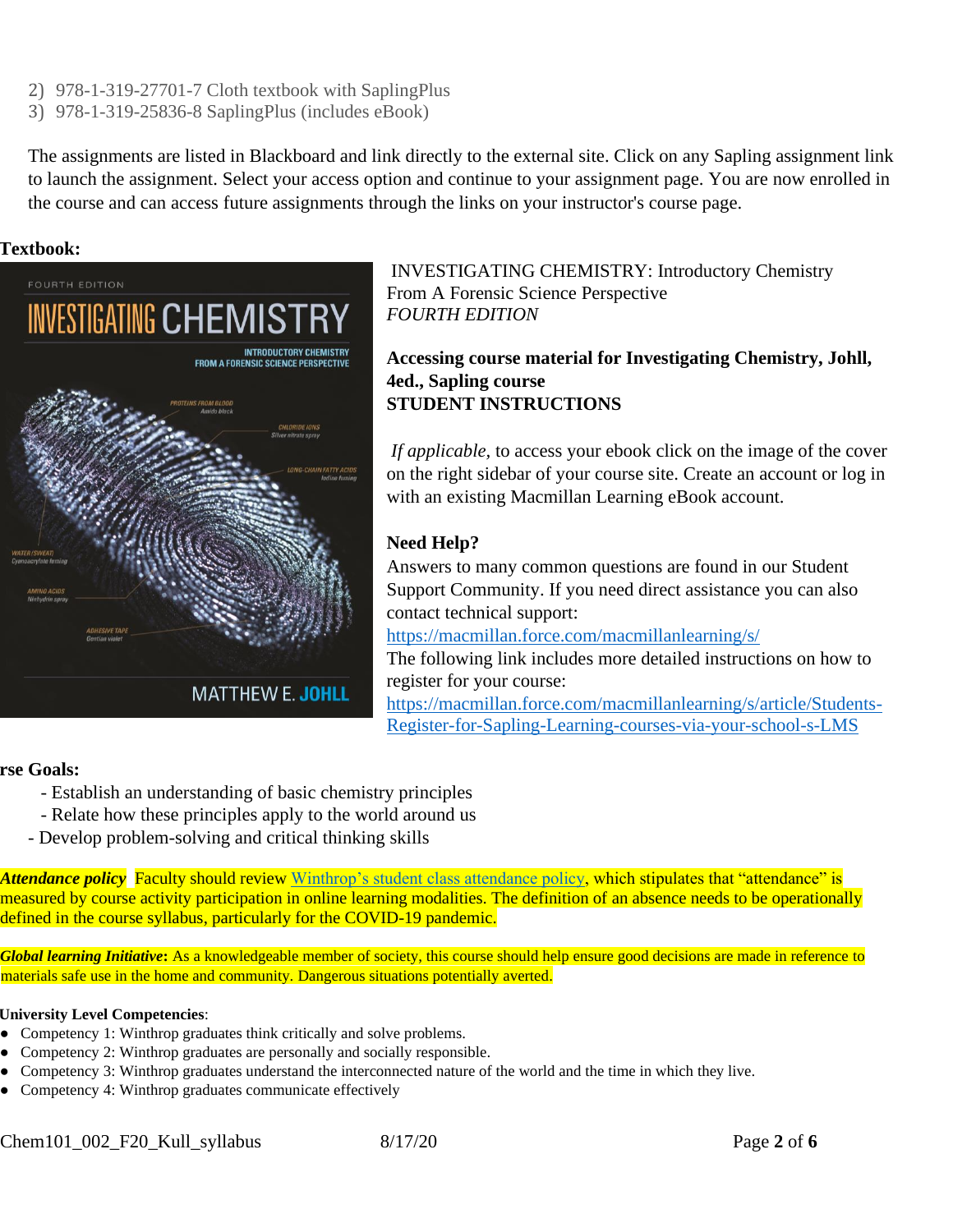#### **Course Outline:**

The following topics will be covered during the course:

- Matter, compounds, and mixtures
- Chemical reactions
- Atomic structure
- Chemical bonding
- Organics Fossil Fuels, Polymers, Functional groups
- Environmental aspects
- Water, acids and bases
- Redox reactions
- Pollution
- Ozone layer
- Greenhouse gasses
- Nuclear chemistry

The approach will come from a forensic perspective addressing evidence collection and atomic clues. Use of the scientific method for a logical approach to validate or oppose a theory, supported by chemical and physical knowledge and investigation.

#### **Class Preparation:**

This course will test your time management and prioritization skills. You will perform better on graded events if you spend time reading the material, reviewing lessons on Blackboard and answering suggested problems well in advance of assignment deadlines. **Once an assignment is due, you will have a leniency period with grade deduction for tardiness. The final assignment is the only one with no extension. Failure to complete on time will receive a grade of zero.**

You may work at an accelerated pace, but you may not request a retake if you rushed ahead and were not fully prepared.

#### **Lectures:**

There is no classroom meeting time for this course. Chapter PowerPoint slides are available on Blackboard. There are also many resources on the online book site.

#### **Homework:**

Practice assignments will appear on the syllabus but will not be included in your grade. These problems will not be collected but are recommended for practice before taking the quiz. I have selected the problems as representative of questions asked.

#### **Graded assignments:**

- There will be nine quizzes/evaluations worth 60 points each. **No make-ups will be allowed.**
- The lowest quiz grade will be dropped. If a quiz is missed, that grade will be one of the dropped scores.
- **You should carefully read the Winthrop University Student Conduct Code printed in the** *Winthrop University Student Handbook. As noted in the Student Conduct Code: Responsibility for good conduct rests with students as adult individuals. This policy on student academic misconduct is outlined in the Student Conduct Code Academic Misconduct Policy in the online Student Handbook <http://www2.winthrop.edu/studentaffairs/handbook/StudentHandbook.pdf>*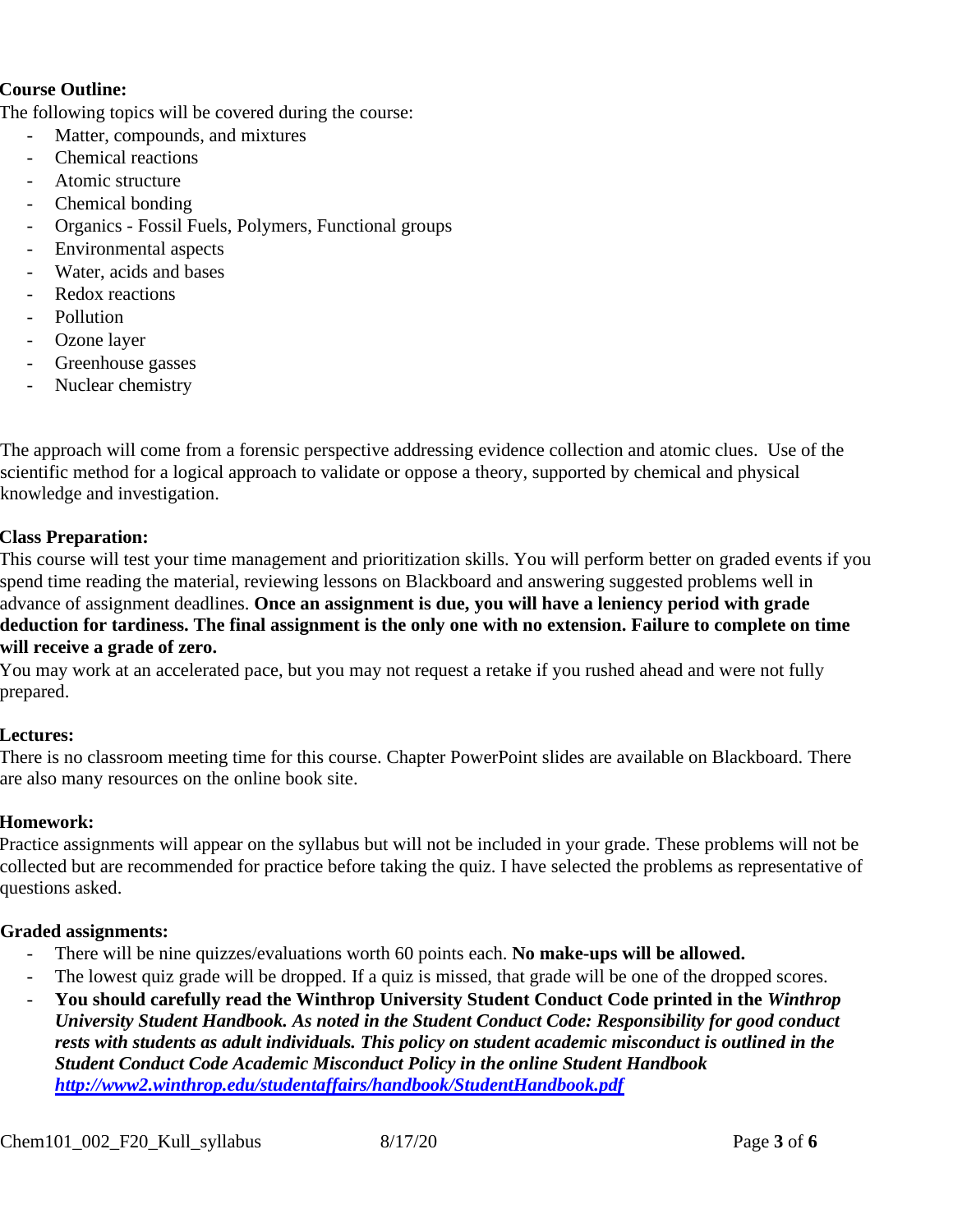| <b>Grading System</b> |  |  |
|-----------------------|--|--|
|                       |  |  |

|                                        |           | Lowest dropped | scaled |
|----------------------------------------|-----------|----------------|--------|
| Quizzes/Evaluations $ 9@60\rangle$ pts | $540$ pts | 480            | 100%   |

| A   |       | $B+$  |       | B     |       | $C+$  |       | C     |       | CR    |       | UN    | Grade         | F 2020         |
|-----|-------|-------|-------|-------|-------|-------|-------|-------|-------|-------|-------|-------|---------------|----------------|
| 100 | 89.6  | 89.5  | 86.6  | 86.5  | 79.6  | 79.5  | 76.6  | 76.5  | 69.6  | 69.5  | 59.6  | 59.5  | $\frac{0}{0}$ | <b>Section</b> |
| 540 | 483.8 | 483.3 | 467.6 | 467.1 | 429.8 | 429.3 | 413.6 | 413.1 | 375.8 | 375.3 | 321.8 | 321.3 | tot pts       | 001,002        |
| 480 | 430.1 | 429.6 | 415.7 | 415.2 | 382.1 | 381.6 | 367.7 | 367.2 | 334.1 | 333.6 | 286.1 | 285.6 | <b>LOD</b>    | 001.002        |
| 510 | 457   | 456.5 | 441.7 | 441.2 | 406   | 405.5 | 390.7 | 390.2 | 355   | 354.5 | 304   | 303.5 | tot pts       | 003            |
| 470 | 430.1 | 429.6 | 415.7 | 415.2 | 382.1 | 381.6 | 367.7 | 367.2 | 334.1 | 333.6 | 286.1 | 285.6 | <b>LOD</b>    | 003            |

#### **Calculator**

A basic scientific calculator or graphing calculators (one with exponential notation, logarithms, and orders of operation) is necessary for all quizzes and exams.

#### **Communication:**

**I**nformation may also be sent via the Class List Servers. If you added the course late or are not receiving emails, go to<http://www.winthrop.edu/technology/default.aspx?id=7081> to add yourself.

If you have any questions, e-mail or see me before/after class to set up an appointment.

#### **Course Withdrawal:**

 Oct 12th is the last day to S/U a first ½ half semester course**.** *Students may not withdraw from a course after this date without documented extenuating circumstances.*

#### **Students with Disabilities/Need of Accommodations for Access:**

Winthrop University is committed to providing access to education. If you have a condition which may adversely impact your ability to access academics and/or campus life, and you require specific accommodations to complete this course, contact the Office of Accessibility (OA) at 803-323-3290, or, accessibility@winthrop.edu. Please inform me as early as possible, once you have your official notice of accommodations from the Office of Accessibility.

#### **Academic Success Center:**

Winthrop Academic Success Center is a free resource for all undergraduate students seeking to perform their best academically. The ASC offers a variety of personalized and structured resources that help students achieve academic excellence, such as tutoring, academic skill development (test taking strategies, time management counseling, and study techniques), and group/individual study spaces. The ASC is located on the first floor of Dinkins, Suite 106.Tutoring for this specific course is offered through the office. If you wish to request a tutor, you must attend ONE Tutee Seminar, offered every Friday. Please contact the ASC at 803-323-3929 or success@winthrop.edu if you have any ques[t](https://exchangeweb.winthrop.edu/exchweb/bin/redir.asp?URL=http://www.winthrop.edu/success)ions. For more information on ASC services, please visit [www.winthrop.edu/success.](https://exchangeweb.winthrop.edu/exchweb/bin/redir.asp?URL=http://www.winthrop.edu/success)

#### **General Education Requirements**

Chem 101 fulfills three hours of general education requirement for natural sciences. Listed below are the seven fundamental student learning outcomes for natural science courses as well as examples of how they will be fulfilled in Chem 101.

#### **Course Objectives and Student Learning Outcomes - Students should be:**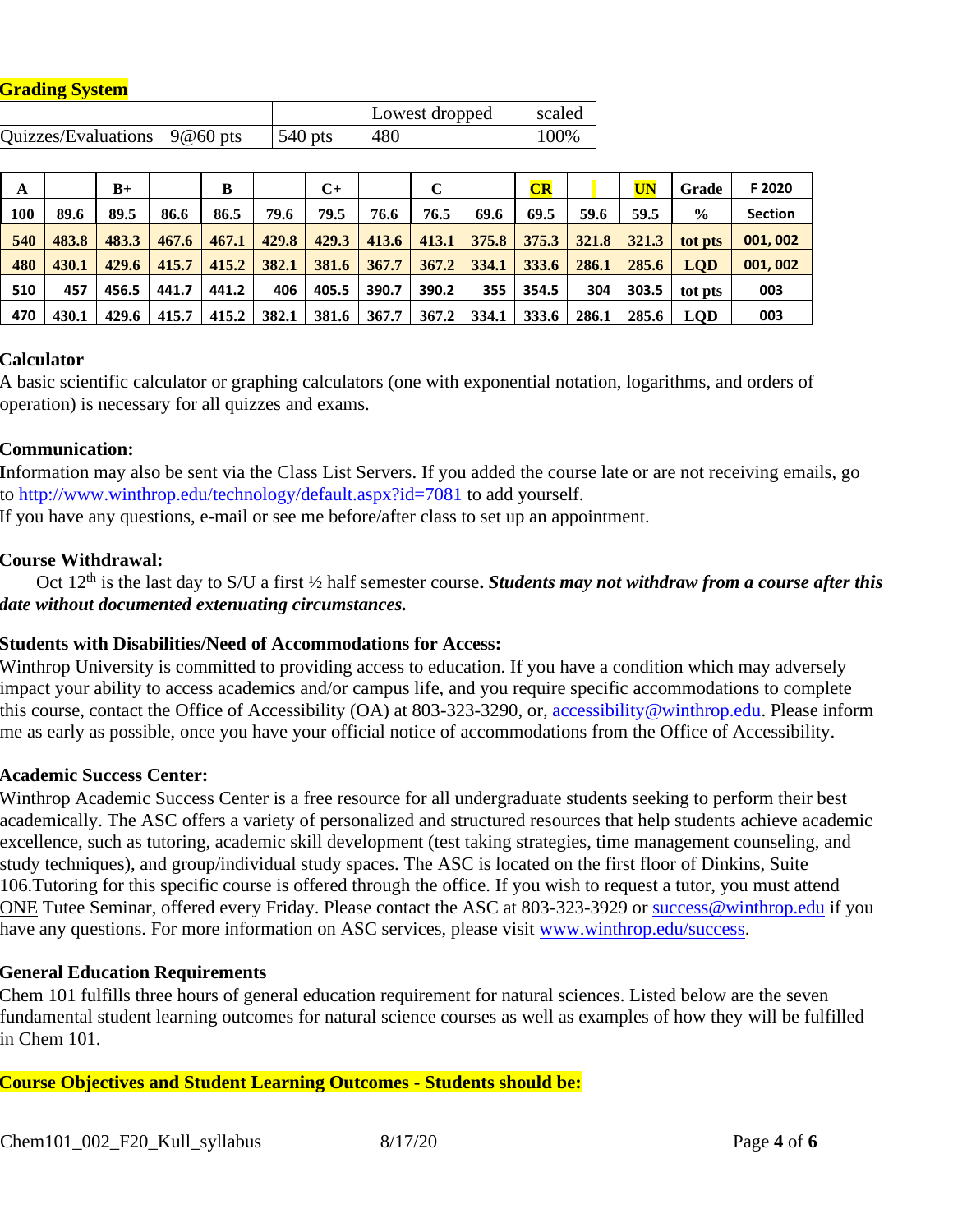- 1. Conversant with a few fundamental concepts from the three main areas of natural science, including earth, life, and physical sciences. (*e.g., chemical reactions, global warming, nuclear power, etc.*)
- 2. Able to apply the scientific methodologies of inquiry. (e.g., *Problem solving exercises*)
- 3. Able to discuss the strengths and limitations of science. (*e.g., discussion of scientific methodology*)
- 4. Able to demonstrate an understanding of the history of scientific discovery. (e.g., *The development of the periodic table and discovery of subatomic particles*)
- 5. Able to discuss the social and ethical contexts within which science operates. (e.g., global warming, fossil fuels, nuclear power...).
- 6. Able to communicate about scientific subjects including the defense of conclusions based on one's own observations. (e.g., *homework assignments and analytic exam questions*)
- 7. Able to discuss the application of scientific knowledge to the social sciences and to non-scientific disciplines. (*e.g., research paper on current scientific topic in the news)*

#### **This is a tentative schedule and will be updated as needed**.

- If changes occur, you will be notified via Blackboard. A record of this transmission will be recorded in announcements.
- Quizzes and exams will be available on Blackboard and should be completed/ submitted there.
- There is no time limit on an individual graded event, but the Events must be submitted by the due date.
- It is an open resource; I want you to get in and read. There are many good videos available on the web if additional explanation is needed.